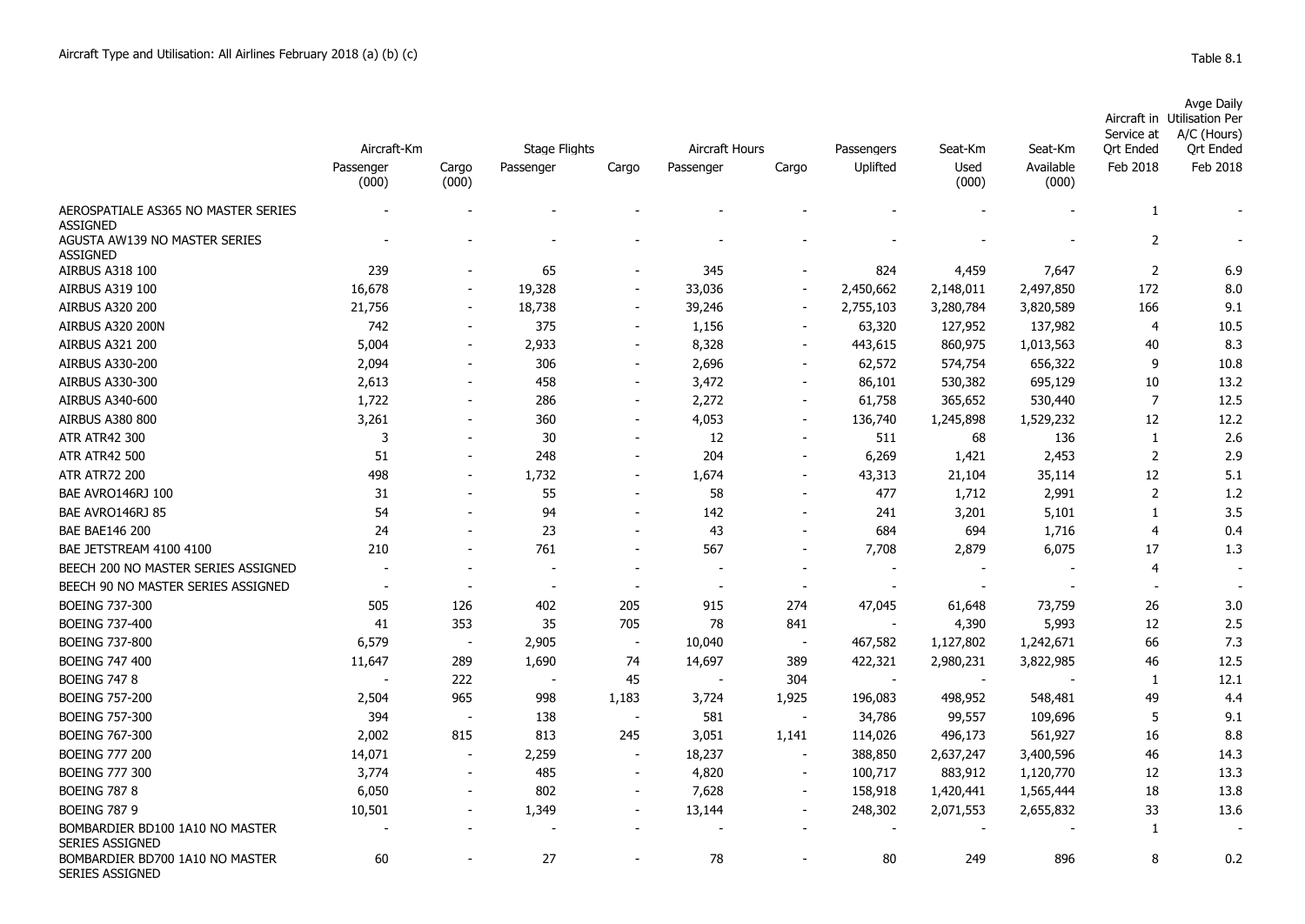|                                                           | Aircraft-Km        | <b>Stage Flights</b> |                | Aircraft Hours           |           | Passengers               | Seat-Km  | Seat-Km                  | Service at<br>Ort Ended | <b>Avge Daily</b><br>Aircraft in Utilisation Per<br>A/C (Hours)<br><b>Qrt Ended</b> |                |
|-----------------------------------------------------------|--------------------|----------------------|----------------|--------------------------|-----------|--------------------------|----------|--------------------------|-------------------------|-------------------------------------------------------------------------------------|----------------|
|                                                           | Passenger<br>(000) | Cargo<br>(000)       | Passenger      | Cargo                    | Passenger | Cargo                    | Uplifted | Used<br>(000)            | Available<br>(000)      | Feb 2018                                                                            | Feb 2018       |
| BOMBARDIER BD700 1A11 NO MASTER<br><b>SERIES ASSIGNED</b> |                    |                      |                |                          |           |                          |          | $\overline{\phantom{a}}$ |                         | $\mathbf{1}$                                                                        |                |
| BOMBARDIER CL600 2B19 NO MASTER<br>SERIES ASSIGNED        | $\overline{2}$     |                      | $\overline{4}$ |                          | 3         |                          | 29       | 16                       | 29                      | $\mathbf{1}$                                                                        |                |
| BRITTEN NORMAN BN2A UNDESIGNATED<br><b>MASTER SERIES</b>  | 15                 |                      | 433            | $\overline{\phantom{0}}$ | 107       |                          | 1,598    | 70                       | 119                     | $\overline{2}$                                                                      | 1.8            |
| CANADAIR CL600 2B16 600                                   | $\overline{7}$     |                      | 12             |                          | 11        |                          | 70       | 28                       | 67                      | 7                                                                                   | 0.2            |
| CESSNA 310 NO MASTER SERIES ASSIGNED                      |                    |                      |                |                          |           |                          |          |                          |                         | $\overline{4}$                                                                      | $\overline{a}$ |
| CESSNA 402 NO MASTER SERIES ASSIGNED                      |                    |                      |                |                          |           |                          |          |                          |                         | 1                                                                                   |                |
| CESSNA 404 NO MASTER SERIES ASSIGNED                      |                    |                      |                |                          |           |                          |          |                          |                         | 5                                                                                   |                |
| CESSNA 510 NO MASTER SERIES ASSIGNED                      |                    |                      |                |                          |           |                          |          |                          |                         | 3                                                                                   |                |
| CESSNA 560 NO MASTER SERIES ASSIGNED                      |                    |                      |                |                          |           |                          |          |                          |                         | $\overline{2}$                                                                      |                |
| CESSNA F406 NO MASTER SERIES<br><b>ASSIGNED</b>           |                    |                      | 3              |                          | 1         |                          |          | 1                        | 3                       | 6                                                                                   | 0.1            |
| DASSAULT FALCON 2000 NO MASTER<br><b>SERIES ASSIGNED</b>  | 1                  |                      | 2              | $\overline{\phantom{0}}$ | 2         |                          | 8        | 5                        | 10                      | $\overline{4}$                                                                      | 0.2            |
| DASSAULT FALCON 7X NO MASTER SERIES<br><b>ASSIGNED</b>    | $\overline{2}$     |                      | 2              |                          | 3         |                          | 2        | 1                        | 21                      | 5                                                                                   | 0.1            |
| DASSAULT FALCON 900EX NO MASTER<br><b>SERIES ASSIGNED</b> | 16                 |                      | 17             | $\overline{a}$           | 21        | ÷,                       | 68       | 67                       | 234                     | 3                                                                                   | 0.2            |
| DE HAVILLAND DHC6 400                                     | 40                 | $\blacksquare$       | 238            | $\blacksquare$           | 222       | ÷,                       | 1,938    | 344                      | 757                     | 3                                                                                   | 2.6            |
| DE HAVILLAND DHC8 400                                     | 3,256              | ÷,                   | 7,609          | $\overline{\phantom{a}}$ | 9,435     | ÷,                       | 418,663  | 181,747                  | 253,986                 | 56                                                                                  | 6.3            |
| <b>DORNIER 228 200</b>                                    | 25                 |                      | 305            | $\blacksquare$           | 140       | ÷,                       | 2,998    | 250                      | 453                     | $\overline{4}$                                                                      | 1.5            |
| DORNIER 328 NO MASTER SERIES<br><b>ASSIGNED</b>           | 60                 | ÷,                   | 175            | $\overline{\phantom{a}}$ | 197       | ÷,                       | 2,780    | 1,052                    | 1,860                   | 3                                                                                   | 2.9            |
| <b>EMBRAER EMB135 NO MASTER SERIES</b><br><b>ASSIGNED</b> | 288                | $\sim$               | 429            | $\blacksquare$           | 615       | $\sim$                   | 9,178    | 6,245                    | 10,492                  | 6                                                                                   | 3.2            |
| <b>EMBRAER EMB145 NO MASTER SERIES</b><br><b>ASSIGNED</b> | 1,380              |                      | 2,243          |                          | 2,976     |                          | 44,230   | 38,055                   | 67,757                  | 20                                                                                  | 5.3            |
| <b>EMBRAER EMB505 NO MASTER SERIES</b><br><b>ASSIGNED</b> |                    |                      |                |                          |           |                          |          |                          |                         | $\mathbf{1}$                                                                        |                |
| EMBRAER EMB550 NO MASTER SERIES<br><b>ASSIGNED</b>        | 24                 |                      | 20             |                          | 37        |                          | 88       | 94                       | 242                     | 1                                                                                   | 0.8            |
| EMBRAER ERJ170 100                                        | 551                |                      | 1,028          | $\overline{a}$           | 1,274     |                          | 40,699   | 29,036                   | 41,870                  | 8                                                                                   | 5.5            |
| EMBRAER ERJ170 200                                        | 951                | ٠                    | 1,486          | $\blacksquare$           | 2,178     | $\blacksquare$           | 100,984  | 65,342                   | 83,715                  | 11                                                                                  | 7.4            |
| EMBRAER ERJ190 100                                        | 1,325              | $\overline{a}$       | 1,917          | $\overline{\phantom{a}}$ | 2,804     | $\overline{\phantom{a}}$ | 122,915  | 89,147                   | 129,858                 | 15                                                                                  | 6.9            |
| EMBRAER ERJ190 200                                        | 560                |                      | 924            | $\overline{a}$           | 1,270     |                          | 75,382   | 45,645                   | 66,161                  | 8                                                                                   | 6.5            |
| GULFSTREAM GV NO MASTER SERIES<br><b>ASSIGNED</b>         | 53                 | $\overline{a}$       | 15             | $\overline{a}$           | 64        | $\blacksquare$           | 59       | 215                      | 884                     | 3                                                                                   | 1.0            |
| <b>GULFSTREAM GVI NO MASTER SERIES</b><br><b>ASSIGNED</b> | 27                 |                      | 6              |                          | 33        |                          | 10       | 41                       | 301                     | 2                                                                                   | 0.4            |
| LEARJET 45 NO MASTER SERIES ASSIGNED                      |                    |                      |                |                          |           |                          |          |                          |                         | $\mathbf{1}$                                                                        |                |
| RAYTHEON HAWKER 800                                       |                    |                      |                |                          |           |                          |          |                          |                         | 4                                                                                   |                |